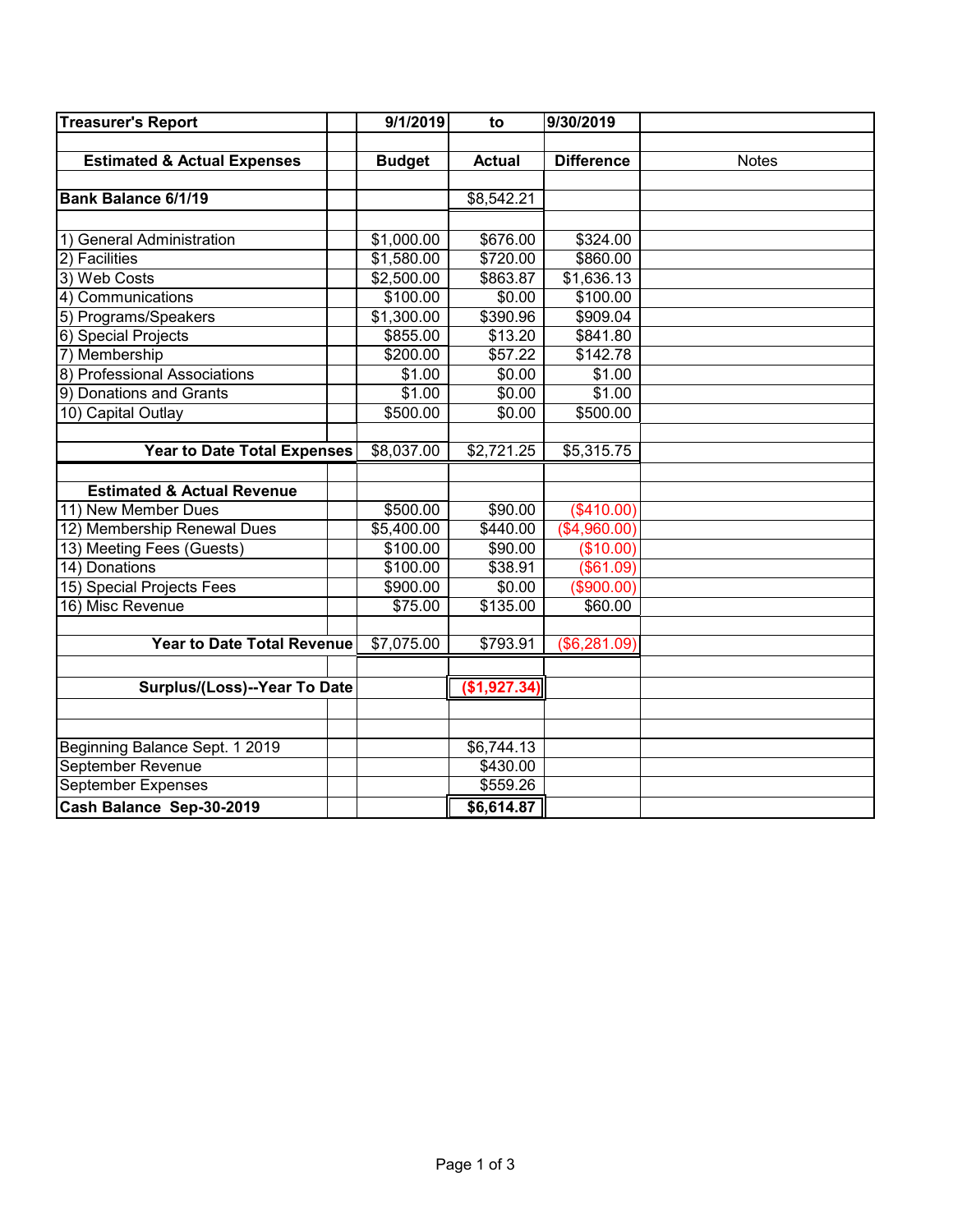| <b>REVENUE</b>  |                      | <b>GULF COAST WRITERS ASSOCI</b> |             |                                       |           | 9/1/2019 9/30/2019 |                |                    |          |
|-----------------|----------------------|----------------------------------|-------------|---------------------------------------|-----------|--------------------|----------------|--------------------|----------|
|                 |                      |                                  |             |                                       |           |                    |                |                    |          |
|                 |                      |                                  |             | <b>Sources of Revenue</b>             |           |                    |                |                    |          |
|                 |                      | New Mbr.                         | Renewal     | Donations Spec Proj<br><b>Meeting</b> |           |                    | Misc.          | <b>Explanation</b> | Dbl Chk  |
| <b>Date</b>     | <b>Total Revenue</b> | <b>Dues</b>                      | <b>Dues</b> | Fees                                  | and Gifts | Fees               | <b>Revenue</b> | & Notes            |          |
| 09/19/19        | \$310.00             | \$40.00                          | \$240.00    | \$15.00                               |           |                    | $$15.00$ tips  |                    | \$310.00 |
| 09/03/19        | \$80.00              |                                  | \$80.00     |                                       |           |                    |                | Paypal transfer    | \$80.00  |
| 09/30/19        | \$40.00              |                                  | \$40.00     |                                       |           |                    |                | Paypal transfer    | \$40.00  |
|                 |                      |                                  |             |                                       |           |                    |                |                    |          |
|                 |                      |                                  |             |                                       |           |                    |                |                    |          |
| <b>Ttl Sept</b> | \$430.00             |                                  |             |                                       |           |                    |                |                    |          |